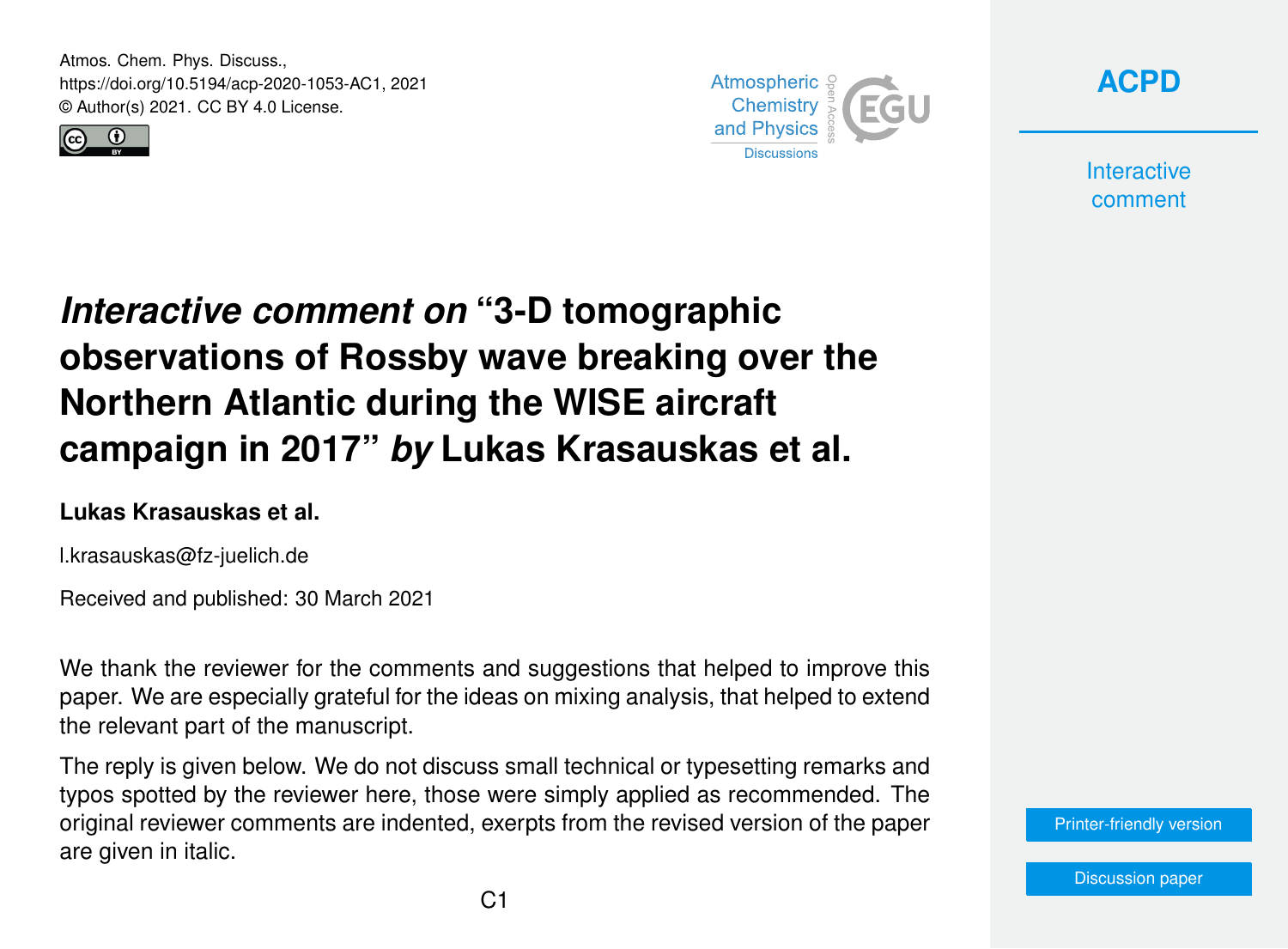Terminology: - replace age or age of air by 'stratospheric residence time' or 'statospheric transit time' - use the terminology established by e.g. Stohl et al., 2003: - troposphere-to-stratosphere-transport (TST) - stratosphere-totroposphere-transport (STT) - stratosphere-troposphere-exchange' (STE including both TST, STT).

The use of "age of air" was replaced throughout the paper.

The analysis of the 3D history in Figs.6-9 could be sharpened by analysing for the (diabatic) processes which lead to diabatic changes and TST (and distinguish from quasi-isentropic exchange). It allows determining the complex interplay between different processes and should be really stressed a bit more as pointed out above. - The analysis of diabatic changes and tropopause crossings are really great, is it possible to deduce where and by which process diabatic ascent was produced (frontal uplift,WCB,...?) in contrast to more isentropic transport (e.g. for exchange at hight Thetavalues)? - Fig 9c) is remarkable, but are the processes creating the distinct TST maxima the same or is the upper part from quasi-isentropic TST? Is the maximum number at lower Theta due to midlatitudinal synoptics (again more diabatic TST: WCB, frontal uplift in mid latitudes...)?

The analysis mentioned here was extended by including air mass origin (TTL, PBL, extratropical troposphere) analysis and uplift locations into the former Figure 9 (Figure 10 in the new version), and expanding the relevant discussion in the main text. In short, the higher theta TST maximum is almost entirely due to isentropic transport from the TTL. The lower theta maximum exists because of the transport from extratropical upper troposphere, and has contributions both from the TTL and extratropics. The direct PBL contribution (i.e. without passing the TTL first) was rather small for the 3D data set,

## **[ACPD](https://acp.copernicus.org/preprints/)**

**Interactive** comment

[Printer-friendly version](https://acp.copernicus.org/preprints/acp-2020-1053/acp-2020-1053-AC1-print.pdf)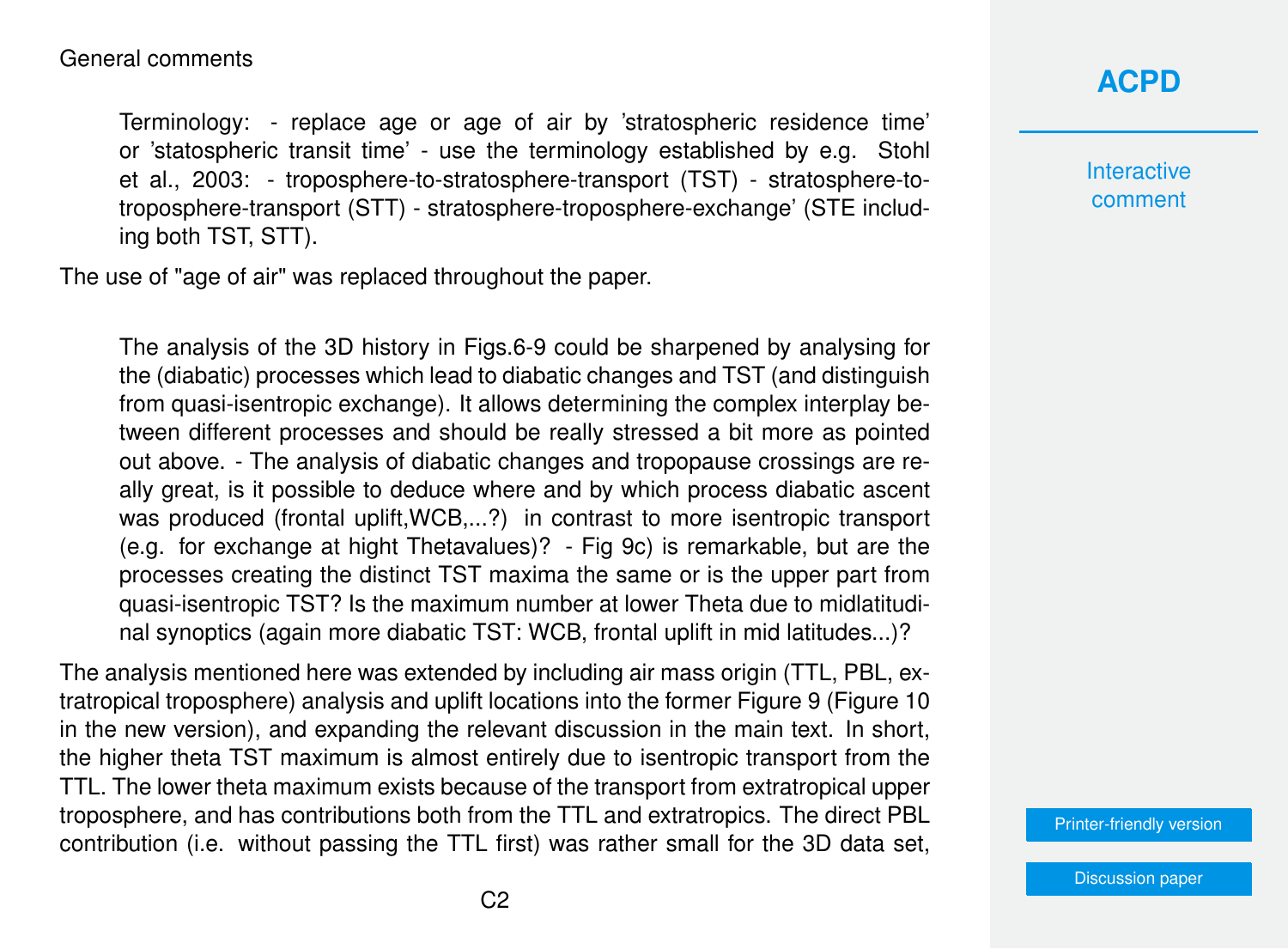explaining the relative lack of water vapour in the hexagonal part of the flight.

Further, as indicated below more specifically I missed isentropic PV maps to diagnose mixing. It's clear, that the native coordinate of aircraft and observation is geometric, but the analysis of dynamical features and mixing should also be done analyzing isentropic PV maps, particularly when looking at TST.

PV maps at 340 K potential temperature levels were added as the new Appendix D, as requested here and in the more specific comments below.

#### Specific comments

l.166: The statement about water vapor holds for the extratropics. The upper tropospheric part of the TTL can be very dry  $\left($  < 10 ppmv) as well, which is important forexchange at high potential temperatures.

The statement was corrected to *"Generally, water vapour has high volume mixing ratios in the extratropical troposphere [..]"*. The paragraph in question is mostly relevant to the regions where we measured (far from the tropics), the role of the TTL is discussed separately.

l.177. The mixing time scale is an completely open issue and I wonder, if this manuscript using the 3D information from GLORIA and the mixing parametreisation of ClaMS can further quantify these mixing time scales? This could be a really novel aspect.

Mixing analysis that would use GLORIA data and the ClaMS mixing scheme is something we would like to do in the future, but we think it is out of scope of this paper. For

### **[ACPD](https://acp.copernicus.org/preprints/)**

**Interactive** comment

[Printer-friendly version](https://acp.copernicus.org/preprints/acp-2020-1053/acp-2020-1053-AC1-print.pdf)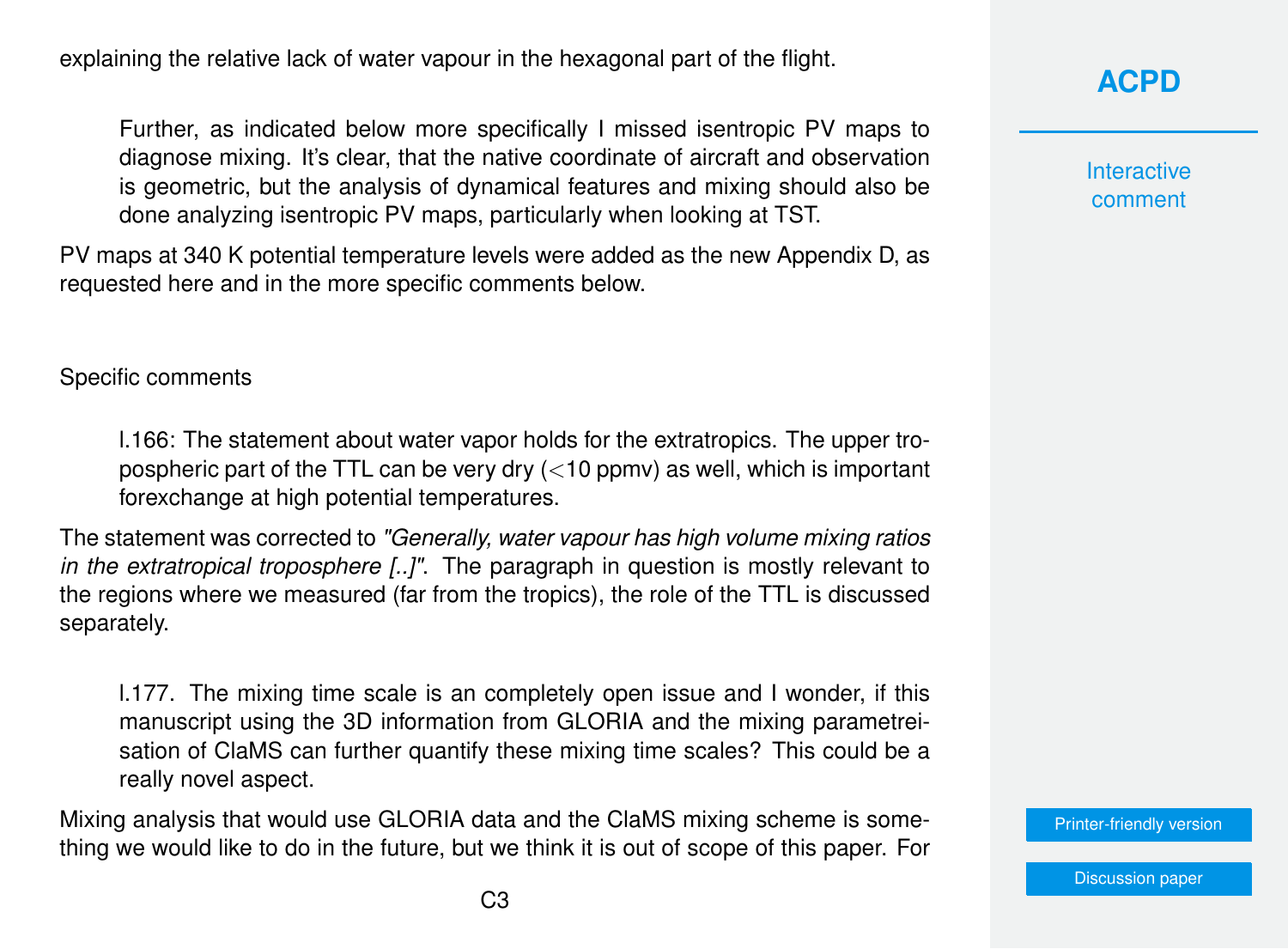now, we did extend the mixing analysis using the ideas in the reviewer comment on lines 216-218 (see below) to gain some insight into mixing time scales.

l.180-185: The Figure 2d is great, but also puzzling, since it implies tropospheric impact all over the curtain with residence times from 0 to 30 days. Could the authors provide a complementary figure with the fraction or amount of trajectories staying inthe stratosphere? This would further support the potential impact of TS (troposphere-to-stratosphere-transport)

In Figure 2d the air parcels with stratosphere residence time of 30 days or more are all depicted in the same colour (the clarification was added to the plot). We thought it appropriate, because we expect any tracer structures due to STE to be erased by that time (Juckes and McIntyre, 1987, as cited in the paper). Our results seem to generally confirm this, tracer contrast is seen between air masses with smaller residence times. The figure, therefore, does not imply tropospheric impact all over the curtain with residence times from 0 to 30 days, many trajectories originate from stratosphere. It just does not seem very meaningful to distinguish between the high residence times in this context.

l.208: The use of water vapor to identify stratospheric air masses is ambiguous since in the tropical and subtropical upper troposphere low water vapor below 10 ppmv at low ozone levels also show up leading to mixing between stratospheric and TTL air(e.g. greenish in the lower left quadrant of Fig.4a). The opposite, however, holds(and is important for the paper): enhanced water vapor clearly indicates tropospheric contributions from mid and high latitudes (e.g. 4b) 5) and the upper right quadrant clearly shows mixing. Is it possible to use this also to support the trajectory analysis in Fig. 9a,c)?

The simple classification described here serves the purpose of introducing the reader

#### **[ACPD](https://acp.copernicus.org/preprints/)**

**Interactive** comment

[Printer-friendly version](https://acp.copernicus.org/preprints/acp-2020-1053/acp-2020-1053-AC1-print.pdf)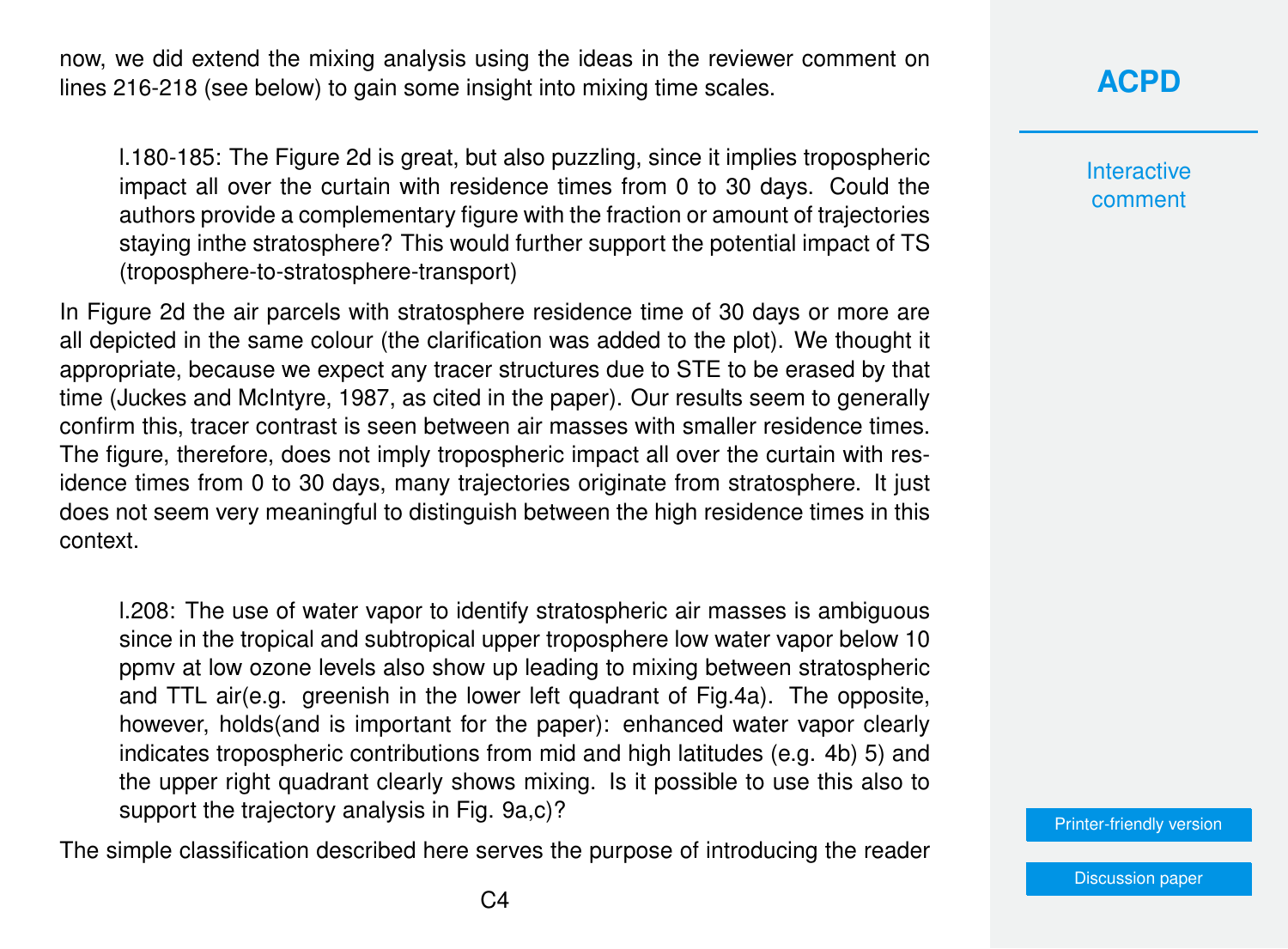to the tracer-tracer correlations and, we believe, is appropriate for identifying STErelated mixing that occurs in the region where we measured (we did not measure in the tropics). The more detailed understanding of air mass origins and possible mixing within the stratosphere does indeed require further analysis, which was attempted with the new Figures 4c, 5 and the accompanying discussion.

The Figure 9 (old version of manuscript) is based on the 3D data set. The region inside the hexagon, sadly, did not contain the interesting water vapour structures seen elsewhere in the stratosphere with the help of 2D retrievals.

Line 216- 218.: How do you infer an 'influx' of stratospheric air into the UT? This would imply stratospheric water of >20 ppmv, which is unrealistic. Do you mean influx of stratospheric air (as in l218-220)? The two branches seen in GLORIA in Fig.4a seem to indicate mixing into the stratosphere (i.e. to ozone values above 100 ppmv) from different source regions: To check this a second plot using simply potential temperatures color would be helpful. In case of different isentropic source regions, this should show up. Is it possible to indicate these air masses (branches in Fig 4a) in one of the curtains in Fig.2? A discrete color bar in Figs. 4/5 would help.How does the stratospheric residence time (from Fig.2d) look as color code in the correlations (Fig.4)? Mixing of distinct air parcels may show up and would indicate eventually a mixing time scale (or provide an upper limit).

We are especially grateful for this insightful comment, as it gave ideas for extending our mixing analysis. We believe that the high ozone values at low potential temperatures mentioned in Lines 216-218 were caused by a partially mixed air mass descending from the stratosphere. See Figures 4 and 5 in the new version of the manuscript, as well as the additions to Section 3.1 for more detailed discussion based on backward trajectories and tracer correlations. The new analysis also gives some insight into mixing time scales.

#### **[ACPD](https://acp.copernicus.org/preprints/)**

**Interactive** comment

[Printer-friendly version](https://acp.copernicus.org/preprints/acp-2020-1053/acp-2020-1053-AC1-print.pdf)